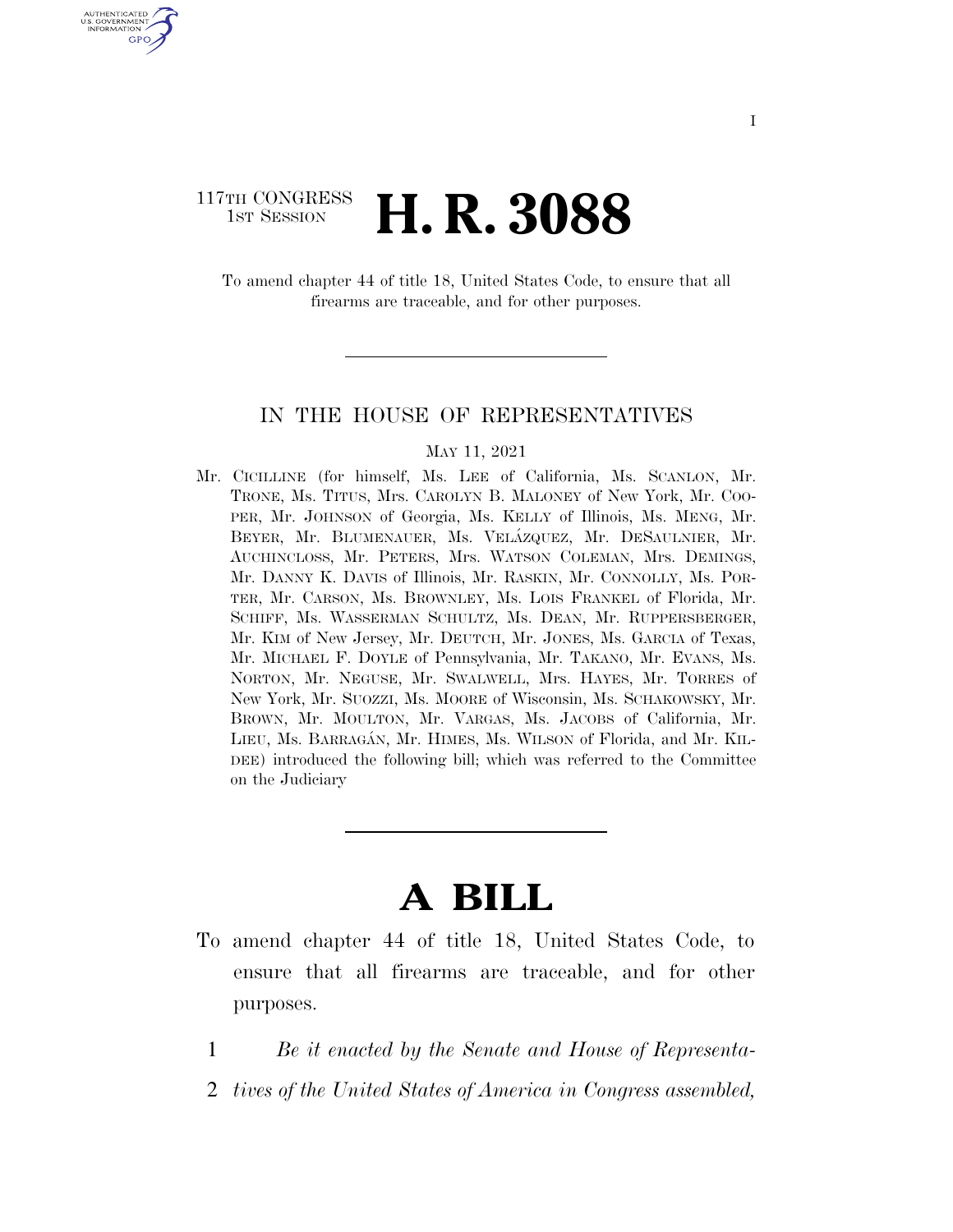### **SECTION 1. SHORT TITLE.**

 This Act may be cited as the ''Untraceable Firearms Act of 2021''.

### **SEC. 2. SENSE OF CONGRESS.**

5 It is the sense of Congress that—

 (1) without the enactment of this Act, the Bu- reau of Alcohol, Tobacco, Firearms and Explosives has the authority to regulate ghost guns (as defined in section 921(a) of title 18, United States Code, as amended by section 3 of this Act) and unfinished frames and receivers; and

 (2) the purpose of this Act is to clarify and strengthen such authority.

## **SEC. 3. REQUIREMENT THAT ALL FIREARMS BE TRACE-ABLE.**

 (a) DEFINITIONS.—Section 921(a) of title 18, United States Code, is amended—

 (1) in paragraph (10), by adding at the end the following: ''The term 'manufacturing firearms' shall include assembling a functional firearm or molding, machining, or 3D printing a frame or receiver, and shall not include making or fitting special barrels, stocks, or trigger mechanisms to firearms.'';

 (2) by inserting after paragraph (29) the fol-lowing:

26  $\frac{1}{20}$  (30)(A) The term 'frame or receiver'—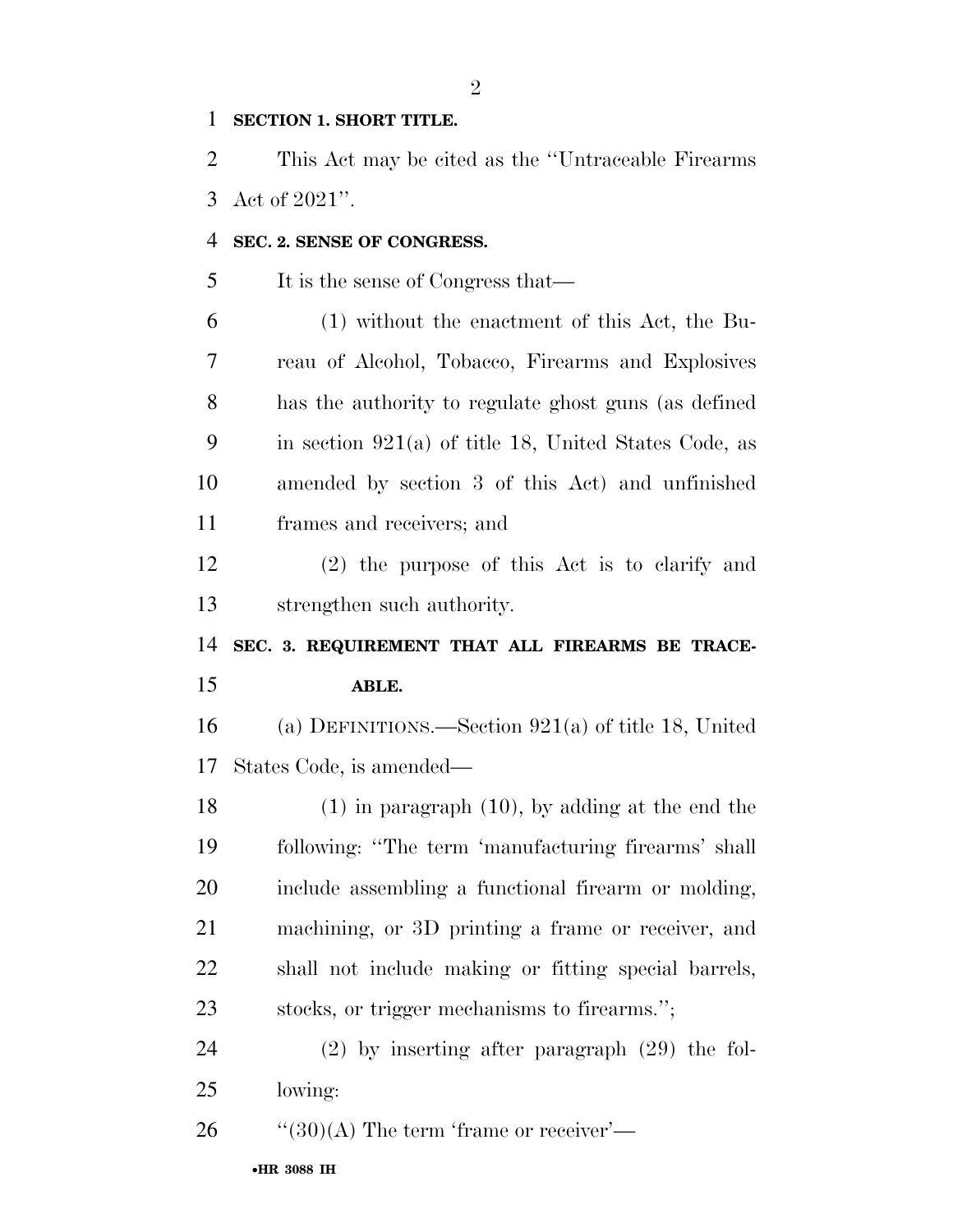| $\mathbf{1}$   | "(i) means a part of a weapon that provides or            |
|----------------|-----------------------------------------------------------|
| $\overline{2}$ | is intended to provide the housing or structure to        |
| 3              | hold or integrate 1 or more fire control components,      |
| $\overline{4}$ | even if pins or other attachments are required to         |
| 5              | connect those components to the housing or struc-         |
| 6              | ture;                                                     |
| $\overline{7}$ | "(ii) includes a frame or receiver, blank, cast-          |
| 8              | ing, or machined body, that requires modification,        |
| 9              | including machining, drilling, filing or molding, to be   |
| 10             | used as part of a functional firearm, and which is        |
| 11             | designed and intended to be used in the assembly of       |
| 12             | a functional firearm, unless the piece of material has    |
| 13             | had                                                       |
| 14             | $\lq\lq$ its size or external shape altered solely        |
| 15             | to facilitate transportation or storage; or               |
| 16             | "(II) solely its chemical composition al-                 |
| 17             | tered.                                                    |
| 18             | "(B) For purposes of subparagraph $(A)(i)$ , if a weap-   |
| 19             | on with more than 1 part that provides the housing or     |
| 20             | a structure designed to hold or integrate 1 or more fire  |
| 21             | control or essential components, each such part shall be  |
| 22             | considered a frame or receiver, unless the Attorney Gen-  |
| 23             | eral has provided otherwise by regulation with respect to |
| 24             | the specific make and model of weapon on or before Janu-  |
| 25             | ary 1, $2022$ ."; and                                     |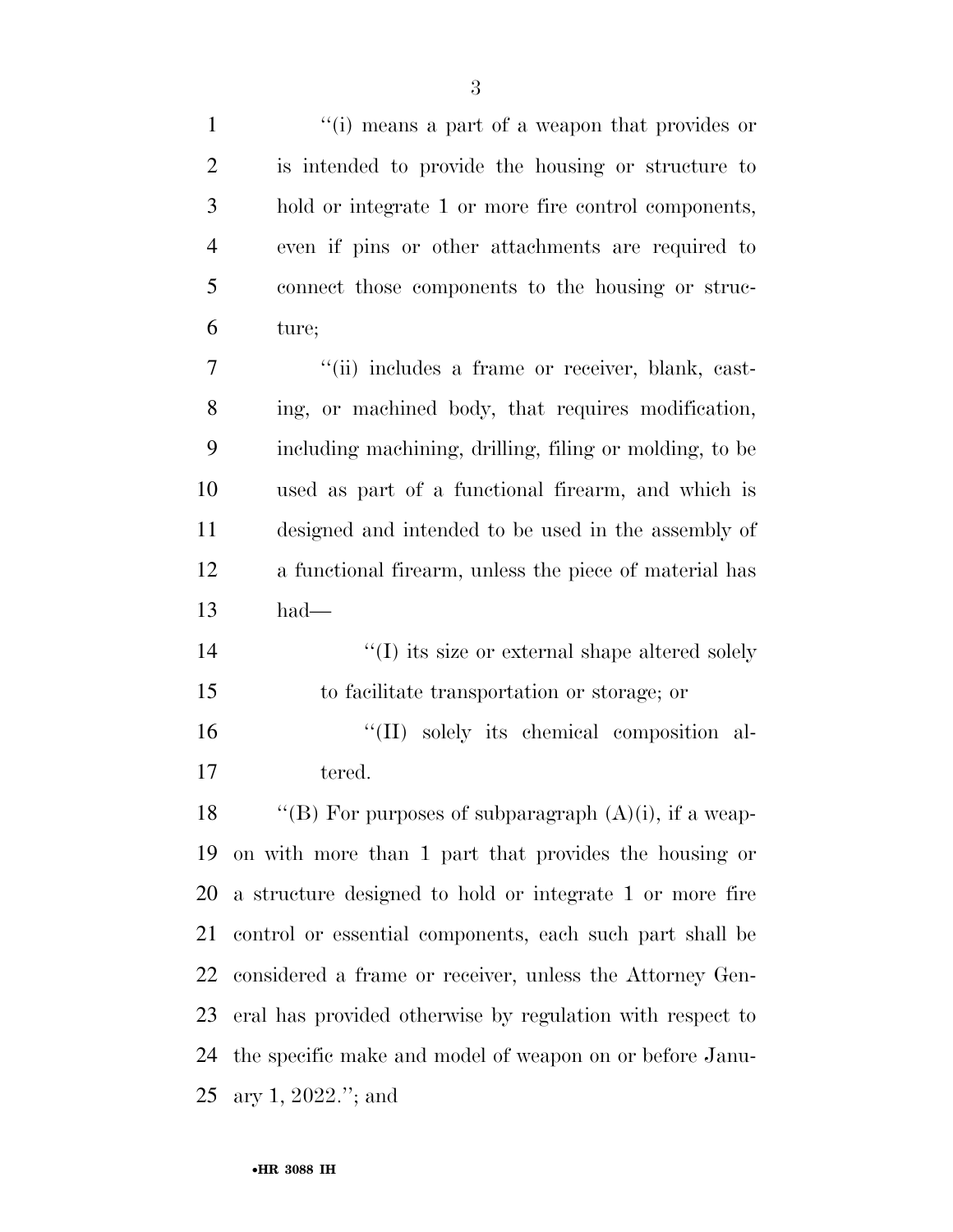| $\mathbf{1}$   | (3) by adding at the end the following:                |
|----------------|--------------------------------------------------------|
| $\overline{2}$ | $\degree$ (36) The term 'ghost gun'—                   |
| 3              | $\lq\lq$ means a firearm, including a frame or re-     |
| $\overline{4}$ | ceiver, that lacks a unique serial number engraved     |
| 5              | or cast on the frame or receiver by a licensed manu-   |
| 6              | facturer or importer in accordance with this chapter;  |
| 7              | and                                                    |
| 8              | $\lq\lq$ (B) does not include—                         |
| 9              | "(i) a firearm that has been rendered per-             |
| 10             | manently inoperable;                                   |
| 11             | "(ii) a firearm identified by means of a               |
| 12             | unique serial number assigned by a State agen-         |
| 13             | cy and engraved or cast on the receiver or             |
| 14             | frame of the weapon before the effective date of       |
| 15             | the Untraceable Firearms Act of 2021 in ac-            |
| 16             | cordance with a State law;                             |
| 17             | "(iii) a firearm manufactured or imported              |
| 18             | before December 16, 1968; or                           |
| 19             | "(iv) a firearm identified as provided for             |
| 20             | under section 5842 of the Internal Revenue             |
| 21             | Code of 1986.                                          |
| 22             | $\cdot\cdot$ (37) The term 'fire control component'—   |
| 23             | $\lq\lq$ (A) means a component necessary for the fire- |
| 24             | arm to initiate or complete the firing sequence; and   |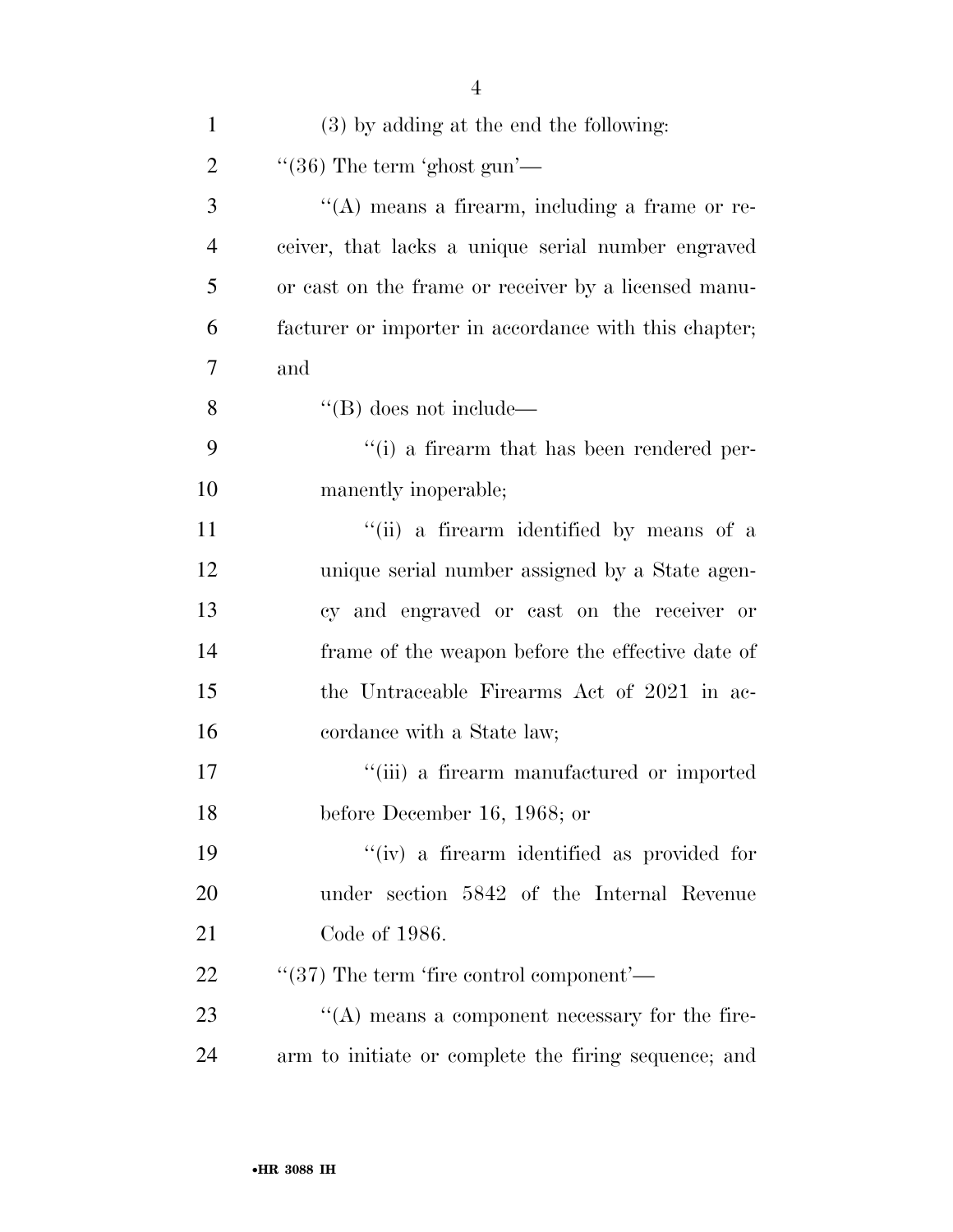1 ''(B) includes a hammer, bolt or breechblock, cylinder, trigger mechanism, firing pin, striker, and slide rails.''.

 (b) PROHIBITION; REQUIREMENTS.—Section 922 of title 18, United States Code, is amended by adding at the end the following:

 ''(aa)(1) The Congress finds and declares the fol-lowing:

 ''(A) Firearms tracing is the systematic track- ing of the movement of a firearm recovered by law enforcement officials from the first sale of a firearm by the manufacturer or importer through the dis- tribution chain (including the wholesaler and re-tailer) to the first retail purchaser.

 ''(B) Law enforcement agencies across the country work with the Bureau of Alcohol, Tobacco, Firearms and Explosives to trace firearms and thereby obtain investigative leads in the fight against violent crime and terrorism.

 $\langle ^{\prime}(C) \rangle$  The ability of law enforcement agencies to 21 trace a firearm is dependent on the serial number or other marks on the firearm that identify the manu- facturer or importer who manufactured or imported the firearm and that are unique to the firearm.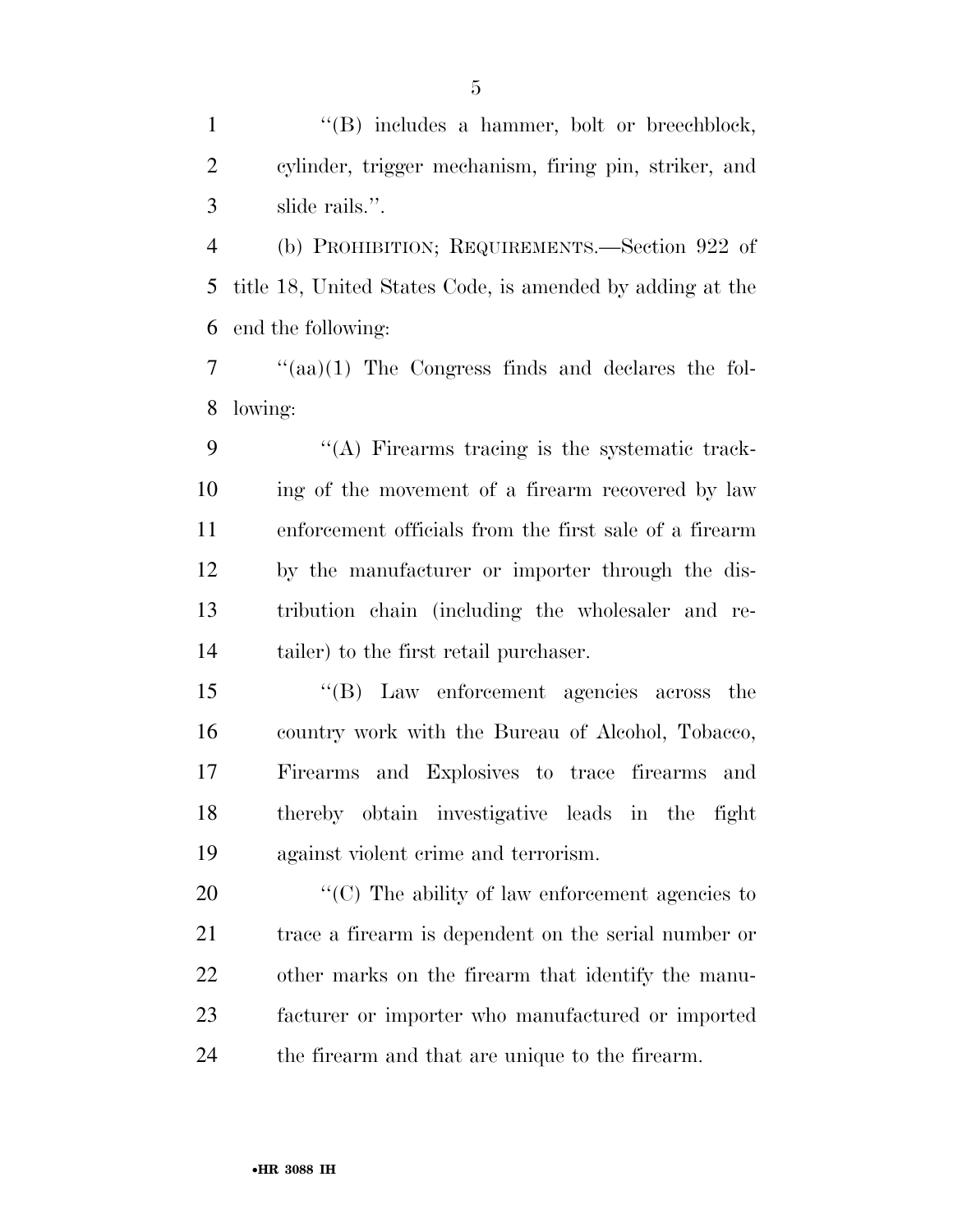''(D) Interstate gun trafficking interferes with lawful commerce in firearms and significantly con- tributes to gun crime. Of the 254,700 firearms traced by the Bureau of Alcohol, Tobacco, Firearms and Explosives in 2018, 71,910 of those firearms were originally sold by a licensed firearms dealer in a State other than the State where the firearms were recovered. These guns made up 28.2 percent of all firearm recoveries in 2018.

 ''(E) Even before the sale of a firearm, the gun, its component parts, and the raw materials from which they are made have considerably moved in interstate commerce.

 $\langle f \rangle$  If unserialized and untraceable firearms may be constructed and transported freely from State to State, ordinary citizens and foreign visitors may fear to travel to or through certain parts of the country due to concern about violent crime and gun violence, and law enforcement agencies may be un-able to address it.

 $\frac{1}{2}(2)(A)$  Except as provided in subparagraph (B), it shall be unlawful for any person to manufacture, sell, offer to sell, transfer, purchase, or receive a ghost gun in or affecting interstate or foreign commerce.

25 "'(B) Subparagraph (A) shall not apply to-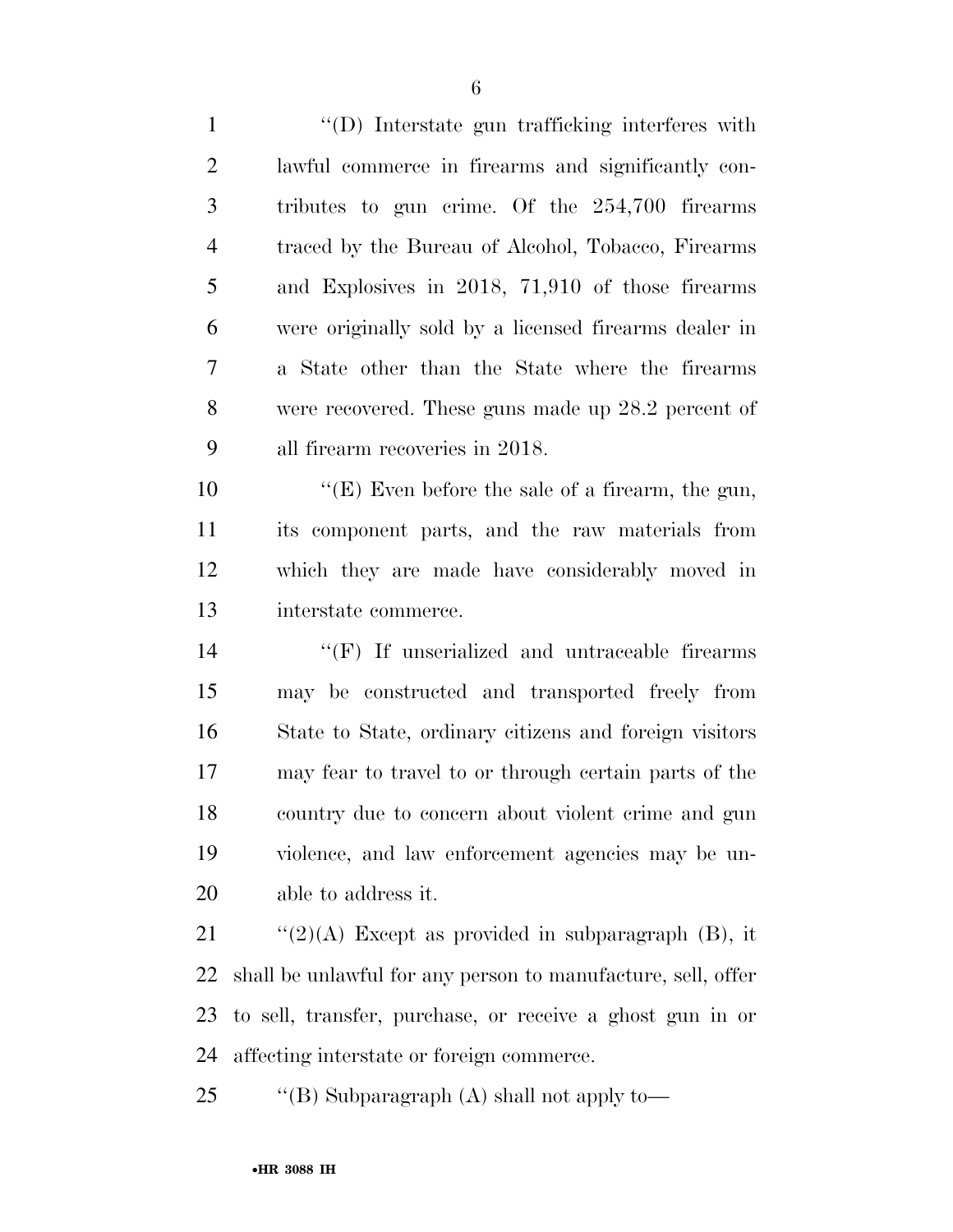| $\mathbf{1}$   | "(i) the manufacture of a firearm by a licensed             |
|----------------|-------------------------------------------------------------|
| $\overline{2}$ | manufacturer if the licensed manufacturer complies          |
| 3              | with section $923(i)$ before selling or transferring the    |
| $\overline{4}$ | firearm to another person;                                  |
| 5              | "(ii) the offer to sell, sale, or transfer of a fire-       |
| 6              | arm to, or purchase or receipt of a firearm by, a li-       |
| 7              | censed manufacturer or importer before the date             |
| 8              | that is 30 months after the date of enactment of the        |
| 9              | Untraceable Firearms Act of 2021; or                        |
| 10             | "(iii) transactions between licensed manufactur-            |
| 11             | ers and importers on any date.                              |
| 12             | $\lq(3)$ It shall be unlawful for a person other than a     |
| 13             | licensed manufacturer or importer to engrave or cast a      |
| 14             | serial number on a firearm in or affecting interstate or    |
| 15             | foreign commerce unless specifically authorized by the At-  |
| 16             | torney General.                                             |
| 17             | $\cdot$ (4) Beginning on the date that is 30 months after   |
|                | 18 the date of enactment of the Untraceable Firearms Act    |
| 19             | of 2021, it shall be unlawful for any person other than     |
| 20             | a licensed manufacturer or importer to knowingly possess    |
| 21             | a ghost gun in or affecting interstate or foreign commerce. |
| 22             | $\lq(5)$ Beginning on the date that is 30 months after      |
| 23             | the date of enactment of the Untraceable Firearms Act       |
| 24             | of 2021, it shall be unlawful for any person other than     |
| 25             | a licensed manufacturer or importer to possess a ghost      |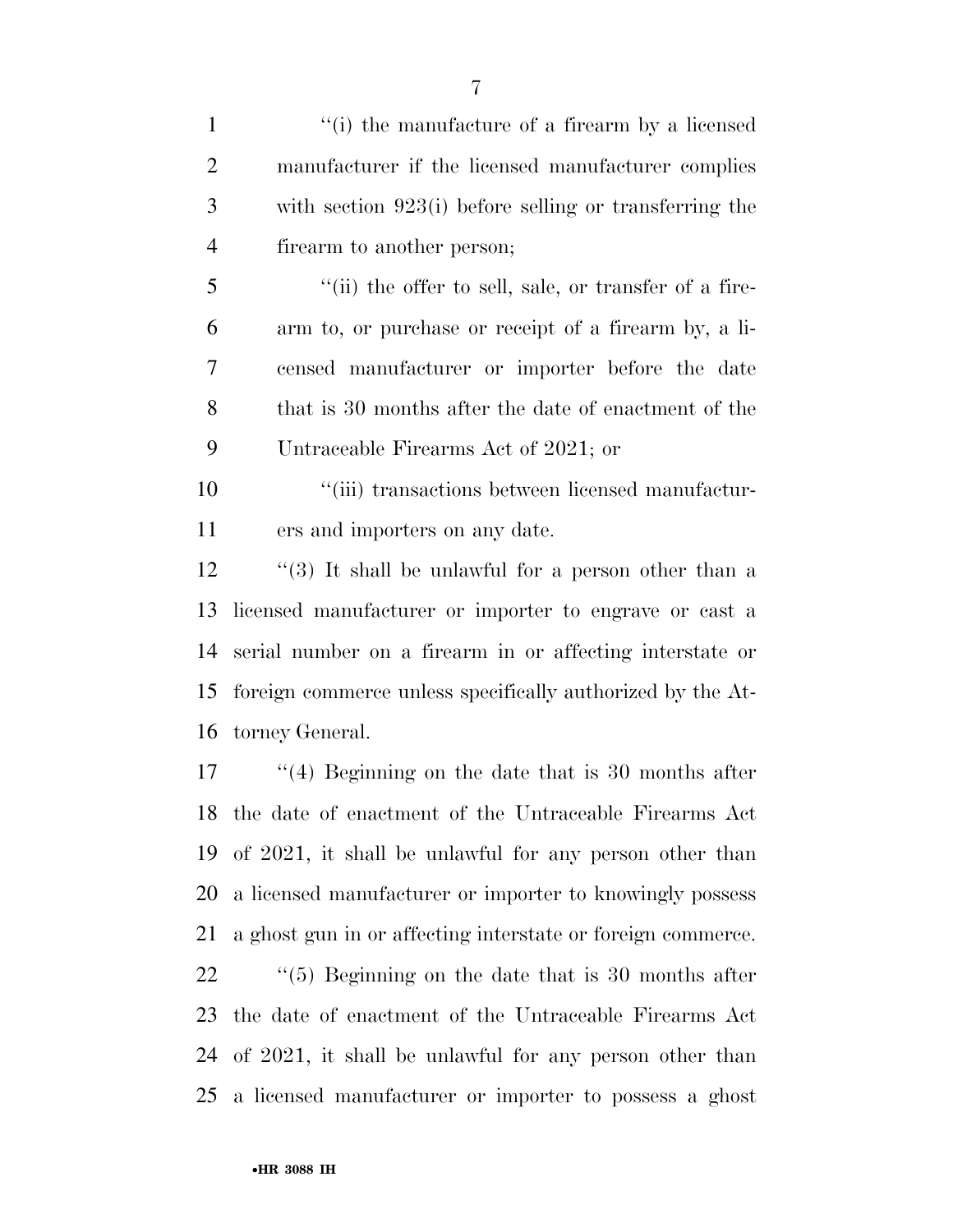gun in or affecting interstate or foreign commerce with the intent to sell or transfer the ghost gun with or without further manufacturing or to manufacture a firearm with the ghost gun.

 "(6)(A) It shall be unlawful for any person to sell, offer to sell, or transfer, in or affecting interstate or for- eign commerce, to any person other than a licensed manu- facturer a machine that has the sole or primary function of manufacturing firearms.

 ''(B) Except as provided in subparagraph (A), begin- ning on the date that is 180 days after the date of enact- ment of the Untraceable Firearms Act of 2021, it shall be unlawful for any person other than a licensed manufac- turer to possess, purchase, or receive, in or affecting inter- state or foreign commerce, a machine that has the sole or primary function of manufacturing firearms.

 ''(C) Subparagraph (B) shall not apply to a person who is engaged in the business of selling manufacturing equipment to a licensed manufacturer who possesses a ma- chine with the intent to sell or transfer the machine to a licensed manufacturer.''.

(c) REQUIREMENTS.—

 (1) REMOVAL OF SERIAL NUMBERS.—Section 922(k) of title 18, United States Code, is amend-ed—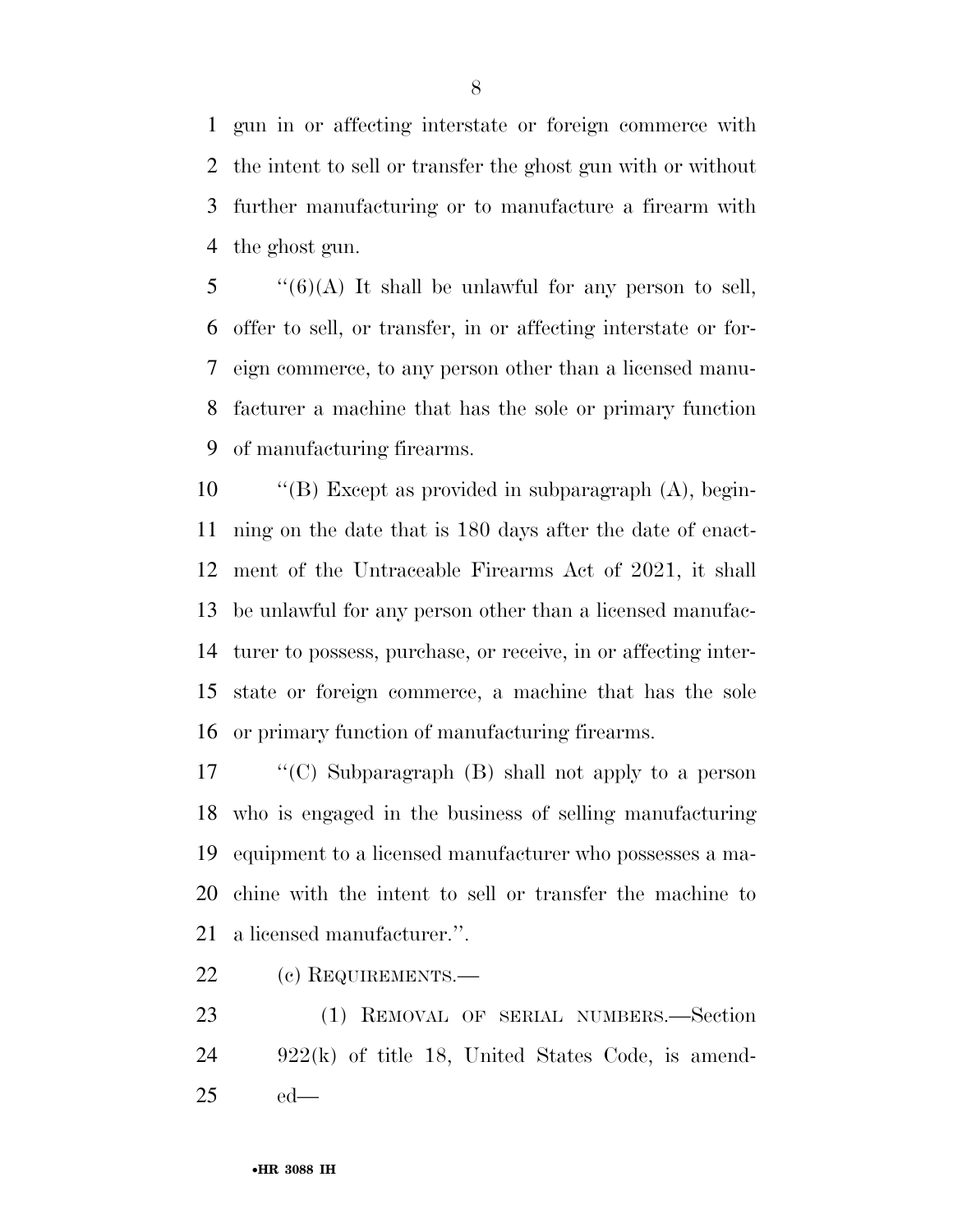| $\mathbf{1}$   | (A) by striking "importer's or manufactur-                    |
|----------------|---------------------------------------------------------------|
| $\overline{2}$ | er's" each place it appears; and                              |
| 3              | (B) by inserting "authorized by this chap-                    |
| $\overline{4}$ | ter or under State law" before "removed".                     |
| 5              | (2) LICENSED IMPORTERS AND MANUFACTUR-                        |
| 6              | $ERS.$ Section 923(i) of title 18, United States              |
| 7              | Code, is amended—                                             |
| 8              | (A) by inserting " $(1)$ " before "Licensed";                 |
| 9              | and                                                           |
| 10             | (B) by adding at the end the following:                       |
| 11             | "The serial number shall be engraved or cast                  |
| 12             | on the frame or receiver in a manner sufficient               |
| 13             | to identify the firearm and the manufacturer or               |
| 14             | importer that put the serial number on the fire-              |
| 15             | arm.                                                          |
| 16             | "(2)(A) Not later than 180 days after the date of             |
| 17             | enactment of the Untraceable Firearms Act of 2021, the        |
|                | 18 Attorney General shall prescribe regulations for engraving |
| 19             | a unique serial number onto a ghost gun.                      |
| 20             | "(B) The regulations prescribed under subparagraph            |
| 21             | $(A)$ shall—                                                  |
| 22             | "(i) allow an owner of a firearm described in                 |
| 23             | subparagraph (A) to have a unique serial number               |
| 24             | engraved on the firearm by a licensed manufacturer            |
| 25             | or importer; and                                              |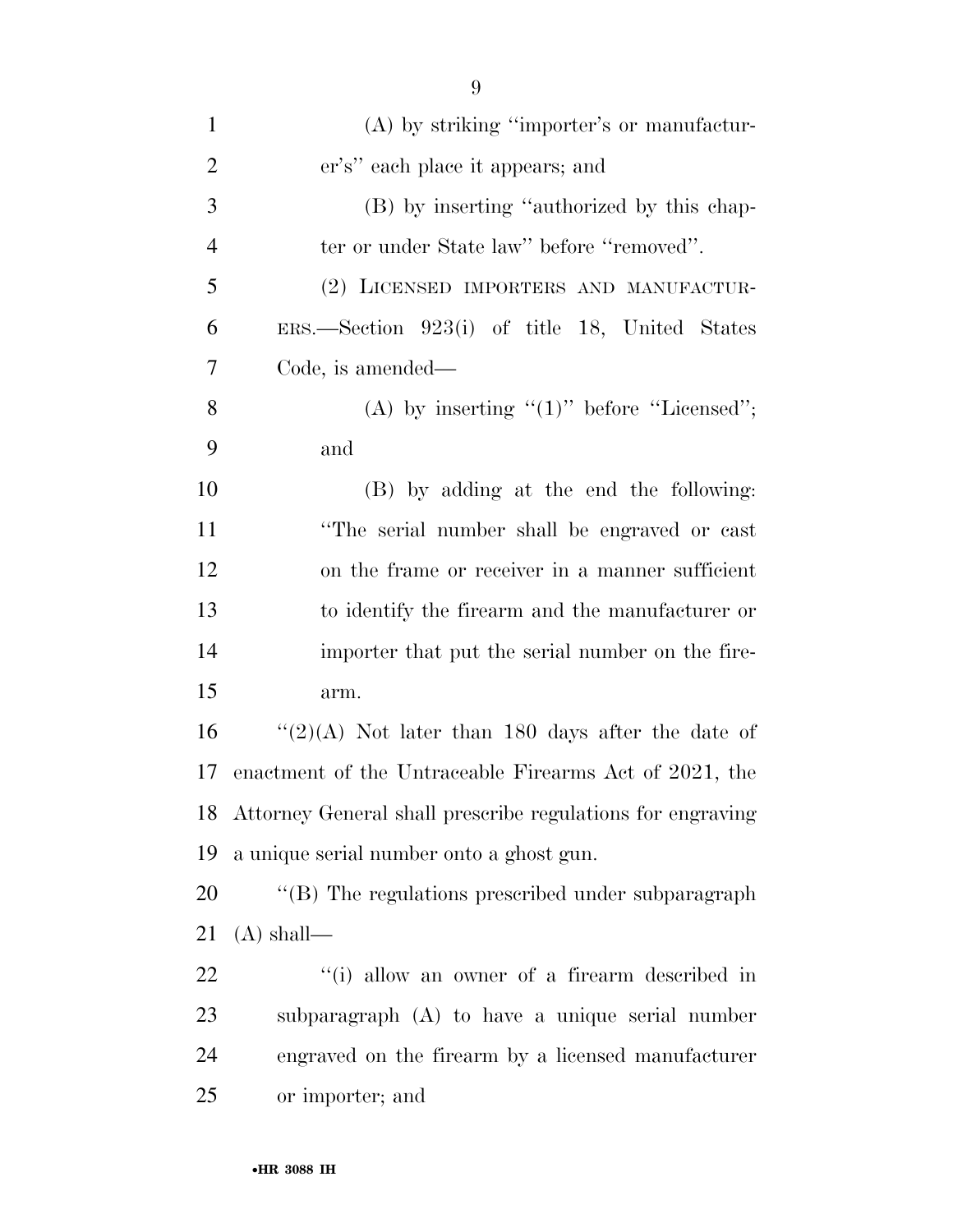| $\mathbf{1}$   | "(ii) require that a serial number be engraved             |
|----------------|------------------------------------------------------------|
| $\overline{2}$ | on the frame or receiver in a manner sufficient to         |
| 3              | identify the firearm and the manufacturer or im-           |
| $\overline{4}$ | porter that put the serial number on the firearm.          |
| 5              | "(C) The regulations authorized under this para-           |
| 6              | graph shall expire on the date that is 30 months after     |
| 7              | the date of enactment of the Untraceable Firearms Act      |
| 8              | of $2021$ .".                                              |
| 9              | (d) PENALTIES.—Section 924 of title 18, United             |
| 10             | States Code, is amended—                                   |
| 11             | (1) in subsection (a)(1)(B), by striking "or (q)"          |
| 12             | and inserting "(q), $(aa)(2)$ , $(aa)(3)$ , $(aa)(5)$ , or |
| 13             | $(aa)(6)$ ";                                               |
| 14             | $(2)$ in subsection $(e)$                                  |
| 15             | $(A)$ in paragraph $(1)$ —                                 |
| 16             | (i) in subparagraph $(A)$ , in the matter                  |
| 17             | preceding clause (i), by inserting "func-                  |
| 18             | tional" before "firearm" each place it ap-                 |
| 19             | pears;                                                     |
| 20             | (ii) in subparagraph $(B)$ , in the mat-                   |
| 21             | ter preceding clause (i), by inserting "func-              |
| 22             | tional" before "firearm"; and                              |
| 23             | (iii) in subparagraph $(D)(ii)$ , by in-                   |
| 24             | serting "functional" before "firearm"; and                 |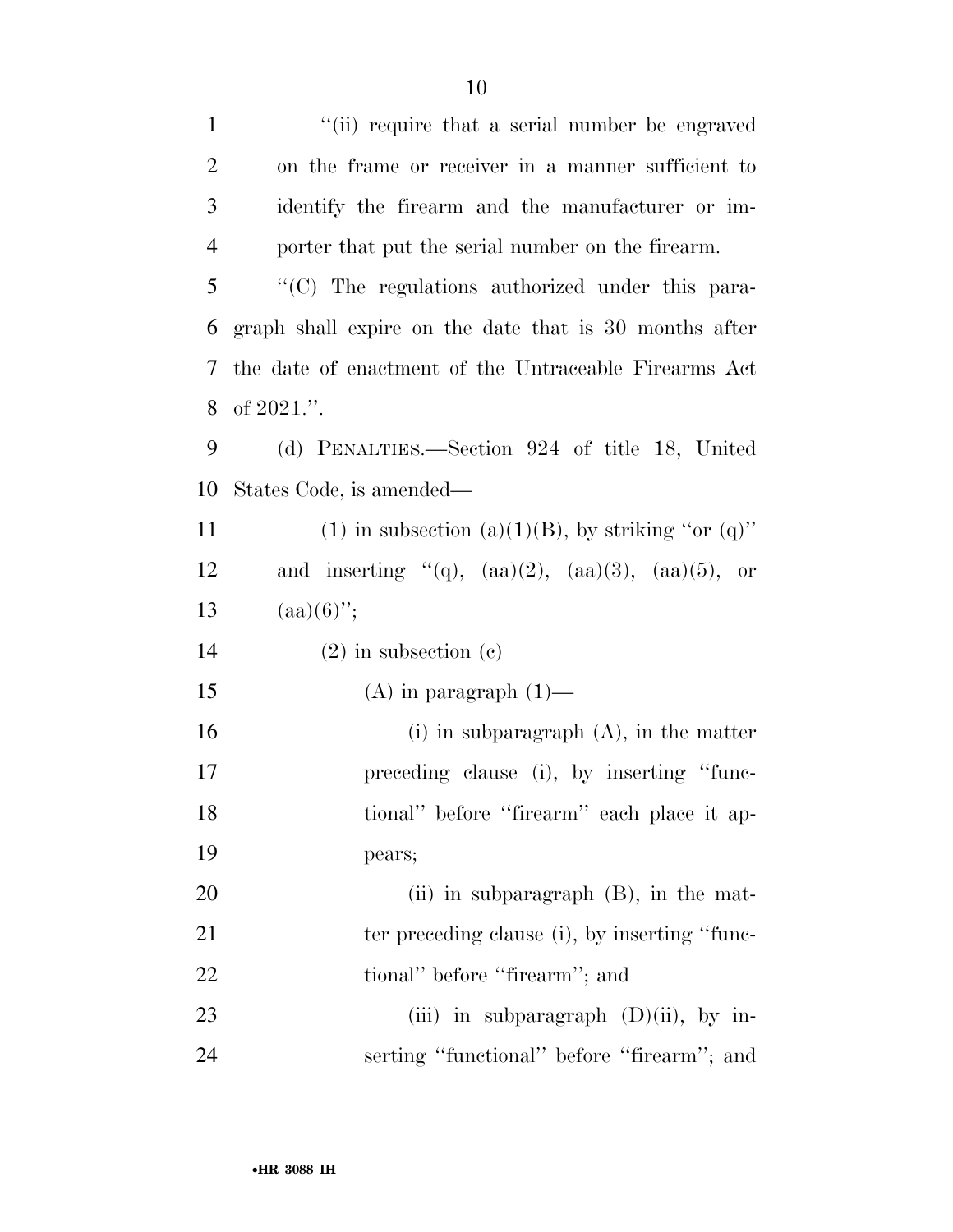| $\overline{2}$ | part of the firearm" and all that follows                  |
|----------------|------------------------------------------------------------|
| 3              | through "person." and inserting the following:             |
| $\overline{4}$ | "all or part of the functional firearm, or other-          |
| 5              | wise make the presence of the functional fire-             |
| 6              | arm known to another person, in order to in-               |
| $\overline{7}$ | timidate that person, regardless of whether the            |
| 8              | functional firearm is directly visible to that per-        |
| 9              | son.";                                                     |
| 10             | (3) in subsection (d)(1), by striking "or $(k)$ "          |
| 11             | and inserting "(k), $(aa)(2)$ , $(aa)(3)$ , $(aa)(5)$ , or |
| 12             | $(aa)(6)$ ";                                               |
| 13             | $(4)$ in subsection $(e)(1)$ , by inserting "through       |
| 14             | the possession of a functional firearm" before "and        |
| 15             | has three"; and                                            |
| 16             | $(5)$ by adding at the end the following:                  |
| 17             | "(q) A person who violates section $922(aa)(4)$ shall—     |
| 18             | $f''(1)$ in the case of the first violation by the per-    |
| 19             | son, be fined under this title, imprisoned not more        |
| 20             | than 1 year, or both; or                                   |

21 ''(2) in the case of any subsequent violation by the person, be fined under this title, imprisoned not more than 5 years, or both.''.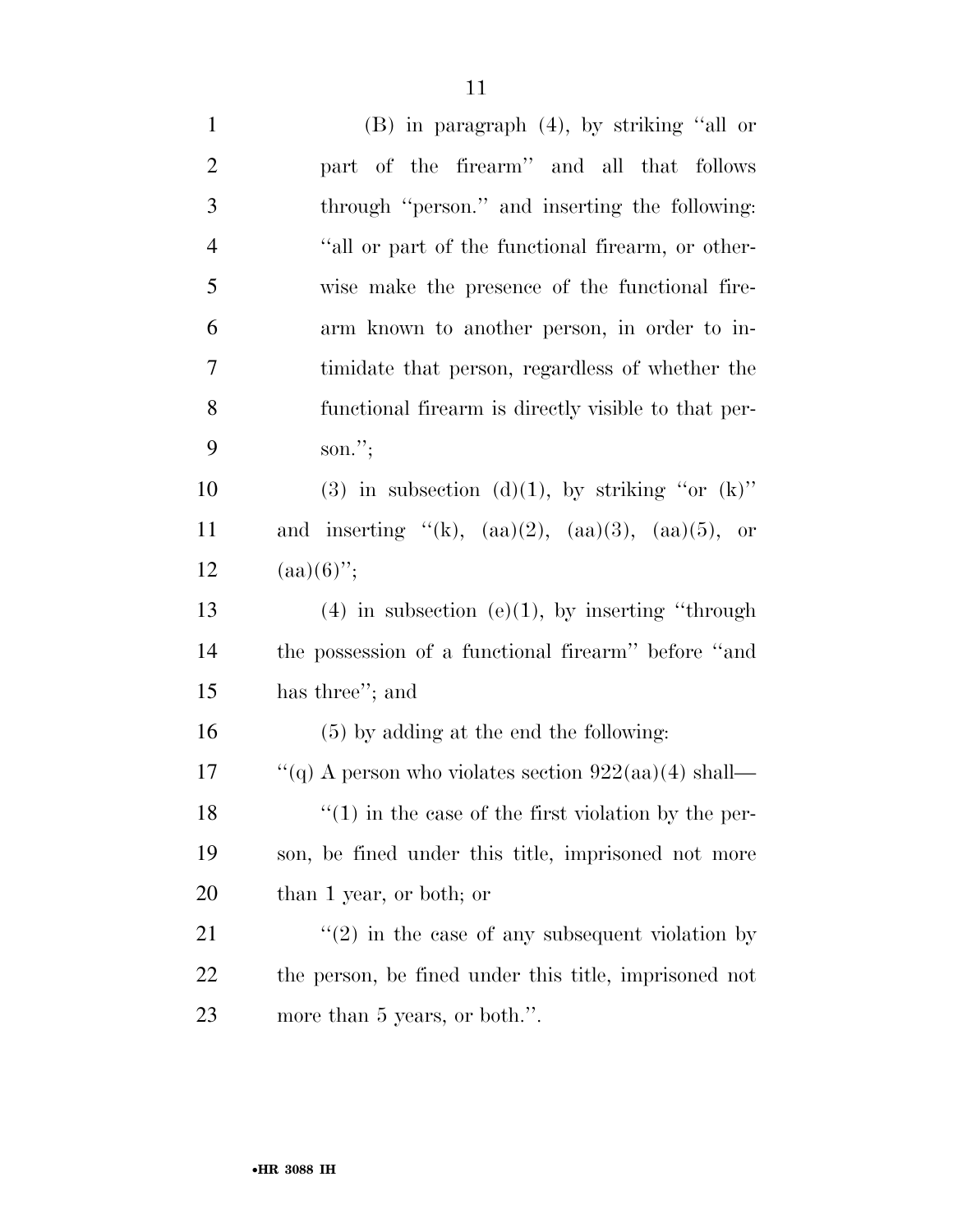| 1              | SEC. 4. MODERNIZATION OF THE PROHIBITION ON UNDE-        |
|----------------|----------------------------------------------------------|
| $\overline{2}$ | TECTABLE FIREARMS.                                       |
| 3              | Section $922(p)$ of title 18, United States Code, is     |
| $\overline{4}$ | amended—                                                 |
| 5              | $(1)$ in paragraph $(1)$ —                               |
| 6              | (A) in the matter preceding subparagraph                 |
| 7              | $(A)$ , by striking "any firearm";                       |
| 8              | $(B)$ by amending subparagraph $(A)$ to read             |
| 9              | as follows:                                              |
| 10             | "(A) an undetectable firearm; or"; and                   |
| 11             | $(C)$ in subparagraph $(B)$ , by striking "any           |
| 12             | major component of which, when subjected to              |
| 13             | inspection by the types of x-ray machines com-           |
| 14             | monly used at airports, does not generate" and           |
| 15             | inserting the following: "a major component of           |
| 16             | a firearm which, if subjected to inspection by           |
| 17             | the types of detection devices commonly used at          |
| 18             | airports for security screening, would not gen-          |
| 19             | $erate$ ";                                               |
| 20             | $(2)$ in paragraph $(2)$ —                               |
| 21             | $(A)$ by amending subparagraph $(A)$ to read             |
| 22             | as follows:                                              |
| 23             | $\lq\lq$ the term 'undetectable firearm' means a         |
| 24             | firearm, as defined in section $921(a)(3)(A)$ , of which |
| 25             | no major component is wholly made of detectable          |
| 26             | material;";                                              |
|                |                                                          |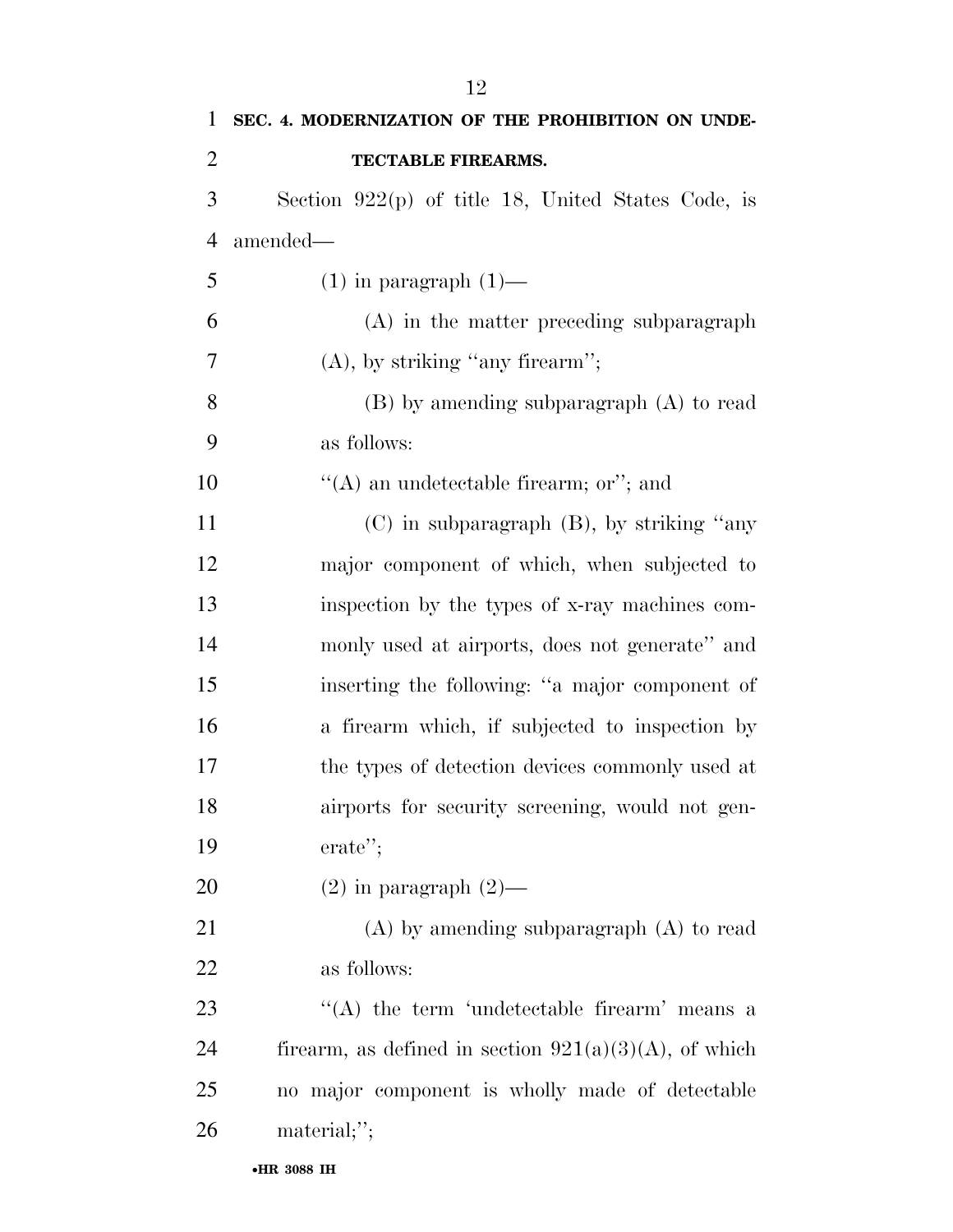| $\mathbf{1}$   | (B) by striking subparagraph (B) and in-               |
|----------------|--------------------------------------------------------|
| $\overline{2}$ | serting the following:                                 |
| 3              | $\lq\lq$ the term 'major component', with respect      |
| $\overline{4}$ | to a firearm—                                          |
| 5              | "(i) means the slide or cylinder or the                |
| 6              | frame or receiver of the firearm; and                  |
| 7              | "(ii) in the case of a rifle or shotgun, in-           |
| 8              | cludes the barrel of the firearm; and"; and            |
| 9              | $(C)$ by striking subparagraph $(C)$ and all           |
| 10             | that follows through the end of the undesig-           |
| 11             | nated matter following subparagraph (C) and            |
| 12             | inserting the following:                               |
| 13             | "(C) the term 'detectable material' means any          |
| 14             | material that creates a magnetic field equivalent to   |
| 15             | more than $3.7$ ounces of $17-4$ pH stainless<br>0r    |
| 16             | steel. $";$                                            |
| 17             | $(3)$ in paragraph $(3)$ —                             |
| 18             | $(A)$ in the first sentence, by inserting ", in-       |
| 19             | cluding a prototype," after "of a firearm"; and        |
| 20             | (B) by striking the second sentence; and               |
| 21             | $(4)$ in paragraph $(5)$ , by striking "shall not      |
| 22             | apply to any firearm which" and all that follows and   |
| 23             | inserting the following: "shall not apply to—          |
| 24             | $\cdot$ (A) any firearm received by, in the possession |
| 25             | of, or under the control of the United States; or      |